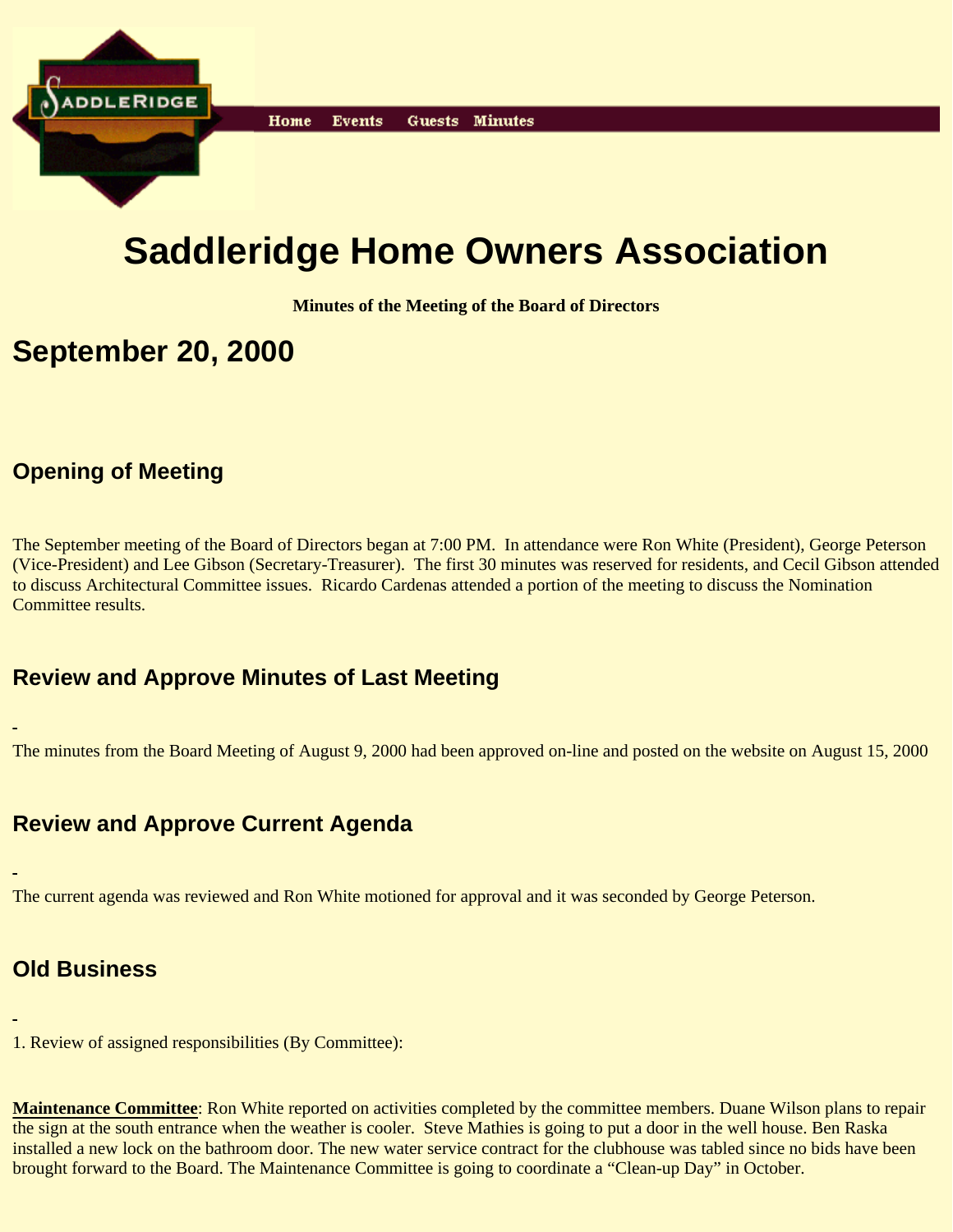**Clubhouse Committee:** Lee Gibson reported that clubhouse reservations will be handled by Cheri Martin effective September 26, 2000 with thanks to Barbara Wilson for doing an excellent job over the past year. This information will be furnished on the website in October. During the recent rain, a roof leak was detected in the dining room area and the Maintenance Committee will coordinate repair of this leak.

**Neighborhood Committee:** Lee Gibson reported that Sgt. Alan Bridges placed a speed trailer on Saddleridge Drive in September with great results. Traffic did slow down considerably. The next time, tickets will be issued. The Neighborhood Committee will be working on a Saddleridge quarterly newsletter for distribution next year.

**Architectural Committee:** George Peterson reported that Cecil Gibson installed a lock on the Architectural Room door and keys were distributed to committee members. This will be a work and records storage area. Wink Dickey is trying to get cabinets and Duane & Barbara Wilson are donating a desk.

# **Homepage/Database Committee: George Peterson continues to update the database with new information as received from the collection agency, i.e. dues payments, addresses, etc. We are receiving monthly updates from the collection agency for the prior month with updated information.**

**Nomination Committee:** Ron White gave an update that the Committee had been staffed with Ricardo Cardenas leading the effort. Terry Dillon and Lynn Raska are the other committee members. Ricardo presented the list of candidates proposed by the committee. Nominations will also be taken from the floor during the 9/23/00 business meeting. The Board has prepared a list of tasks required for each position to assist in transition to the new Board Members. The current Board will also personally assist in this transition until the new Board is comfortable with their new duties.

2. As of 8/31/2000, the HOA has collected \$4,790.15 from MPB for 1998, 1999 and 2000 outstanding dues. There are 32 lots and 14 landowners still delinquent. Any dues not paid will be reported to the applicable credit agencies and liens will be filed against each owner's property for non-payment of assessments on 9/30/00.

### **Review Monthly Financial Statements**

Lee Gibson presented the bank statement and reconciliation for review. She has put all 2000 activities into Quicken 2000, which will enable the HOA to easily generate reports and graphs on financial data. The association has no outstanding debts other than normal trade accounts, which are paid as incurred. Lee also presented the 2000 Budget Status for review. MPB has paid the HOA for monies collected for delinquent accounts, and we are in the black! Ron White motioned for approval and George Peterson seconded the motion.